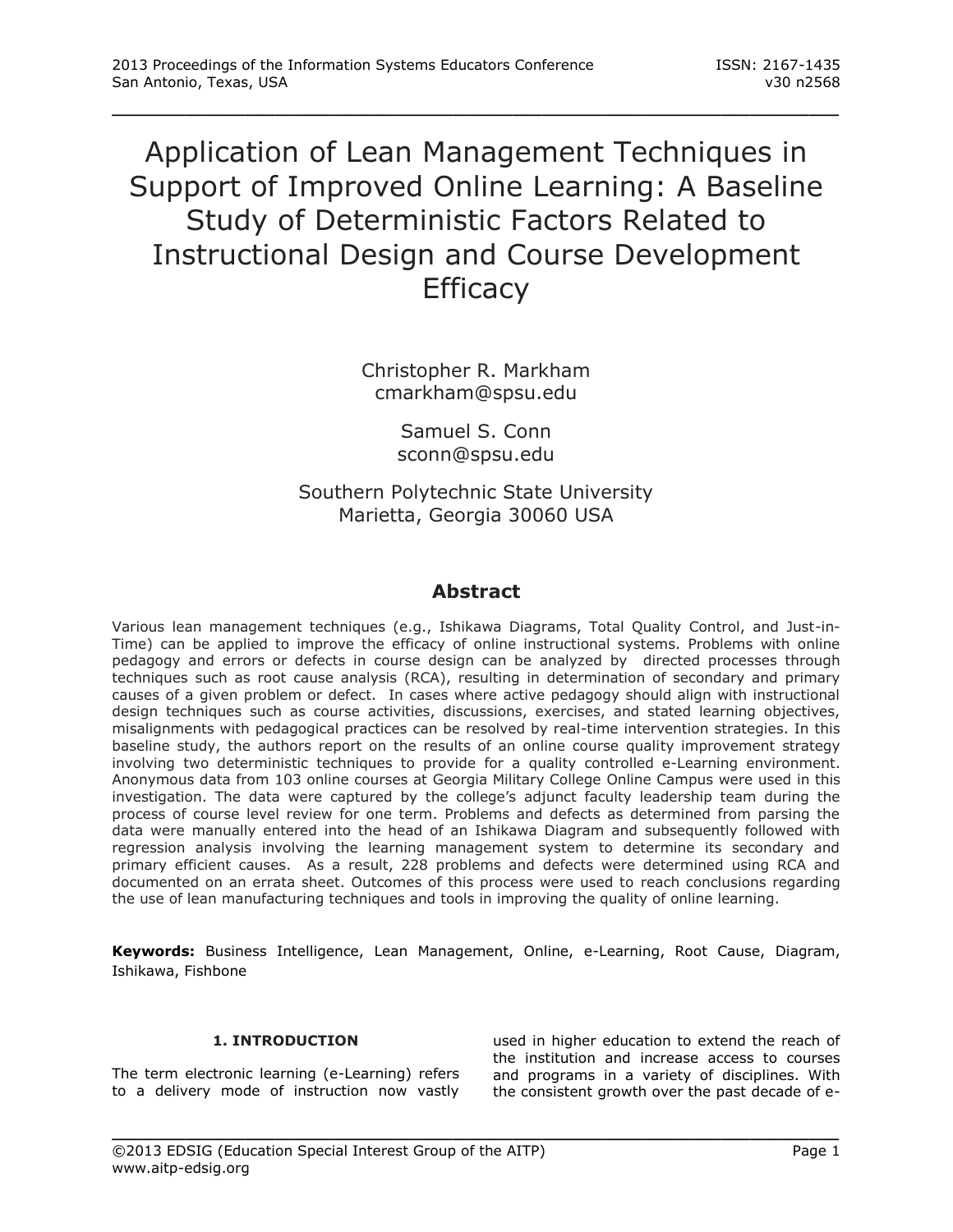learning, learning conducted online using World Wide Web (WWW or Web) resources, certain focus has increased regarding improved efficacy and quality of instruction and course development (Ibrahim, 2012). In this baseline study the authors want to know what impact, if any, use of certain lean management techniques can have in improving e-Learning in higher education. Use of lean management techniques in teaching and learning environments is evidentiary and nascent researchers (e.g., Pei-Chen, Ray, Glenn, Yueh-Yang, & Dowming, 2006) note that e-learner satisfaction is not solely related to quality of applied technologies. Moreover, lean management techniques, such as cause-effect analysis, have long been used to determine qualitative factors in e-Learning implementations (Rovai & Jordan, 2004). As a result, this study is conceptually valid and by abstraction adds to the body of knowledge by examining expanded use of lean management techniques, namely regression analysis via Ishikawa diagramming, to improve e-Learning in higher education.

The authors present findings and conclusions through the lens of a qualitative ontology and interpretivist epistemology via case study methodology. Data were collected from online courses currently offered through Georgia Military College (GMC). Qualitative data collected through structured assessment in the form of a checklist are interpreted using heuristics and standards related to pedagogical and instructional design theory. The framework for this study, supported largely by Pei-Chen et al. (2006), allows for synthesis of relevant literature with qualitative data collected in live online courses. No personally identifiable data were used, thus negating institutional review board approval; however, the data collected were sufficient to reliably achieve findings and conclusions in the study. Following a supportive literature review, the authors describe the methodology and provide a qualitative data example to support analysis and discussion. Findings and conclusions also include suggestions for follow-on examination of this baseline study. Instructional designers, course developers, academic administrators, and faculty who teach online will find this study of interest and value.

# **2. LITERATURE REVIEW**

The term *lean management* represents the core values, attributes, and attitudes of management organizational components intended to sustain long-term value and provide for continuous improvement. This management philosophy is derived primarily from the Japanese manufacturing industry, more specifically the Toyota Production System (TPS). Although the term was not refined to its present form until the 1990's, its roots can be traced to the waste management processes developed and implemented by Henry Ford, who according to his own writings gleaned the first principles of such philosophies from Benjamin Franklin's work *Poor Richard's Almanac*. Lean management minded leaders developed this strategy further by bringing about the emergence of root cause analysis techniques (e.g., Ishikawa Diagrams) in hope of tracing defects to their secondary and primary efficient causes. The traditional method of identifying, selecting, and then repairing a defect or problem within online pedagogy, course design, administrative processes, or professional development is conventionally managed via a standardized operating manual with procedures that are established by a centralized authority. E-learning leaders suggest a more dynamic approach to continuous improvement that will aid in real-time delivery of solutions.

This dynamic approach, as described by Wu and Shih-Chieh (2007), explains that the world of enterprise for the most part use IT such as data warehousing, business portal through internet, and knowledge management systems which were created for the enterprise by taking advantage of internet technology. Using a centralized approach of providing formal on-thejob education programs has possible drawbacks due to job variation (i.e., position, responsibility, and projects). Therefore, more dynamic learning approaches are required to offer realtime knowledge configuration during routine activities (Wu & Shih-Chieh).

The method of collecting real-time units of data demonstrating defects or problems within routine online pedagogical activities effectively work in concert with the continuous improvement methods of total quality management (TQM). Lean management techniques follow traditional industry standards of implementing root cause analysis via Ishikawa diagrams, errata sheets, team leaders, as well real-time identification and intervention, yet it has the resting potential to support e-learning paradigms technologically, managerially, and pedagogically. Knowing who your customers are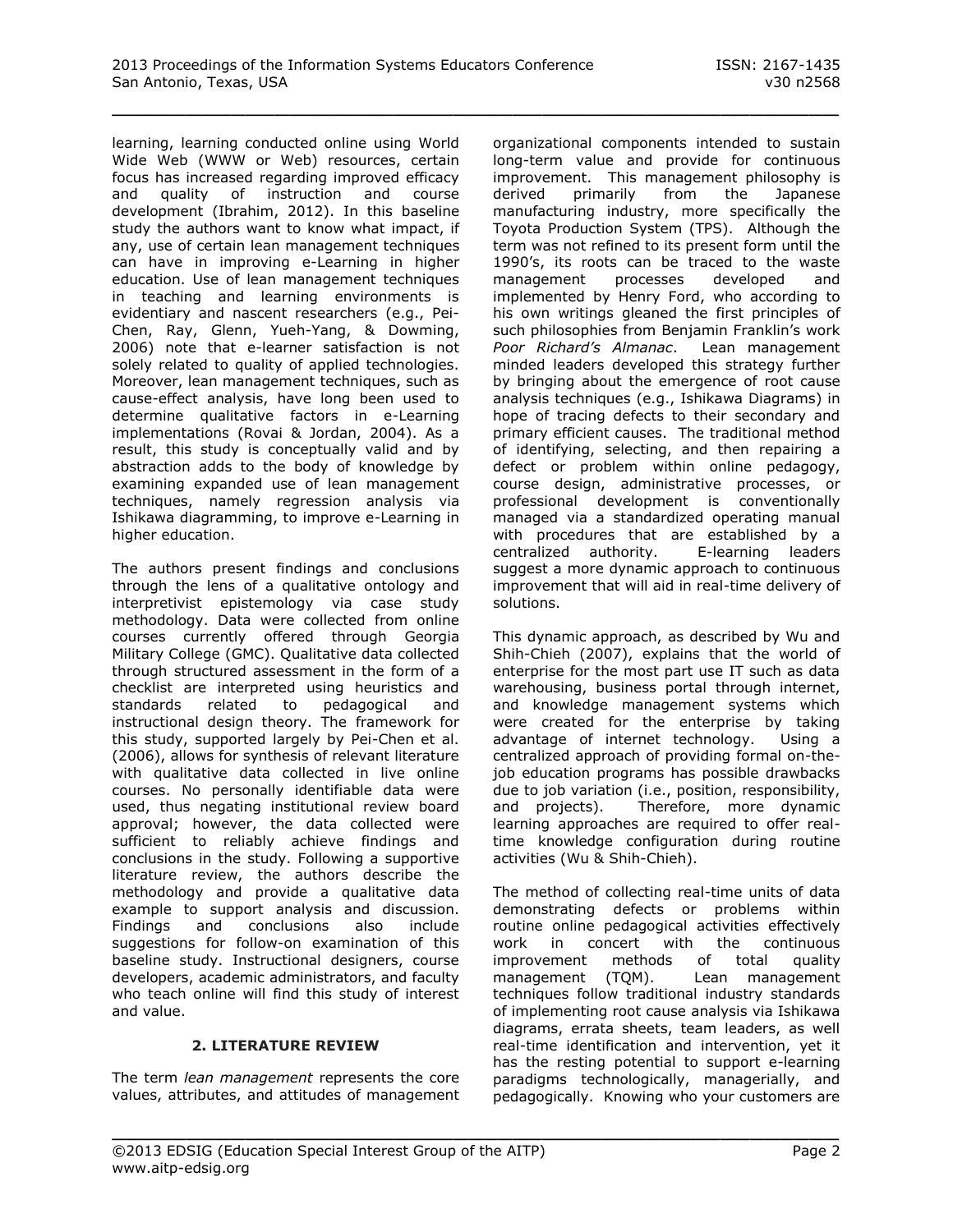and what they value helps you see what parts of your process delivers that value. A deep understanding of value can guide your decisions (MacIntyre, Meade, & McEwen, 2009). Quality concerns should be paid attention during the development of the whole product life cycle…the concept and activity of TQM then becomes an important discipline for an enterprise to train its employees during their routine tasks (Wu & Shih-Chieh, 2007).

Efforts to apply TQM in an organizational context are geared toward customer satisfaction, which is perceived as the optimal measure of quality (Guzman & Torres, 2004). E-learning systems can reduce the expense of development and provide more flexible learning in terms of time and space as compared with traditional training methods (Wu & Shih-Chieh, 2007). Academic institutions seeking to embrace new paradigms such as lean management seek to do so as a means of: (a) continuously improving pedagogical efficacy; (b) improving technology infrastructure; (c) improving professional development of staff and faculty; (d) enabling interactivity, interconnectedness (i.e., connectivism), and interdependence among faculty and administrators; and (e) fixing problems at their source and in real-time. As noted in Sakarya University's (2012) study, use of root cause analysis (RCA) can be a deterministic method of success or failure within education. RCA represents a kind of problem solving method which aims to identify the root causes of problems or events…an Ishikawa diagram which is one the most common RCA techniques to determine the sources of relative failure of co-education models and formal education model (Torkul, Acikgoz, Erdem, Cagil, & lyaas, 2012).

By determination, a framework for providing lean management within e-Learning is predicated on the management of the learning and instruction process, as opposed to managing strictly courses or technology. The more important questions are about how to use technology to leverage resources and group dynamics in new ways to make the fundamental changes in every part of the learning and instructional process (Ibrahim, 2012). As access to more technological tools in classrooms is possible, teachers are more likely to change their pedagogical practices from teacher-centric to student-centric or from content-focused to creativity- and process-focused…thus traditional conception of classrooms consisting of

transmission from teacher to groups of students is no longer tenable. This phenomenon occurs in part because the technological world has changed rapidly, and access to information often is achieved instantly rather than being solely mediated by teachers; access is now mediated via digital and mobile devices (Wright, 2011).

RCA within online learning proves indispensable to continuous improvement of pedagogy and course design; the two being conjoined as one will necessarily affect the other's efficacy. Online faculty that do not effectively teach the student learning objectives will yield little or incorrect data on a real-time basis that could be used to resolve the problem or defects in realtime. The data will likely be mined after the finality of the course and implemented as part of the needs analysis during course review or gleaned by a course level assessment. To make lean work, different subcomponents of the school must get to the root causes of the problems/defects and permanently remove them (Maguad, 2007).

The notion that tracing problems and defects to their secondary and primary causes requires intervention by multiple curriculum and instruction managers is supported (Farooq, Akhtar, Ullah, & Memon, 2007). In an online learning paradigm, curriculum and instruction managers as well as faculty managers generally are separated by subject matter expertise, especially when tracing problems within pedagogy as they relate to performance, conditions, and criteria of the student learning objectives. However, when a problem or defect relates to possible causes within universally applied instructional objectives, or those not tied to the subject matter, any such curriculum and instruction manager is sufficient. Quality in the educational organization can be optimized by developing a sense of cooperation and collaboration among the members of the institutional groups (Farooq et al.). Moreover, strategies for the improvement of collaboration as a team should be adopted; this dynamic can be ensured by time management. Such a notion may give gravity to process innovations that focus RCA efforts on real-time data and interventions (Farooq et al.). This research data were used to develop appropriate interventions and strategies to correct defects in instructional design, information, and communication technology support, and/or related course preparation and pedagogical best practices.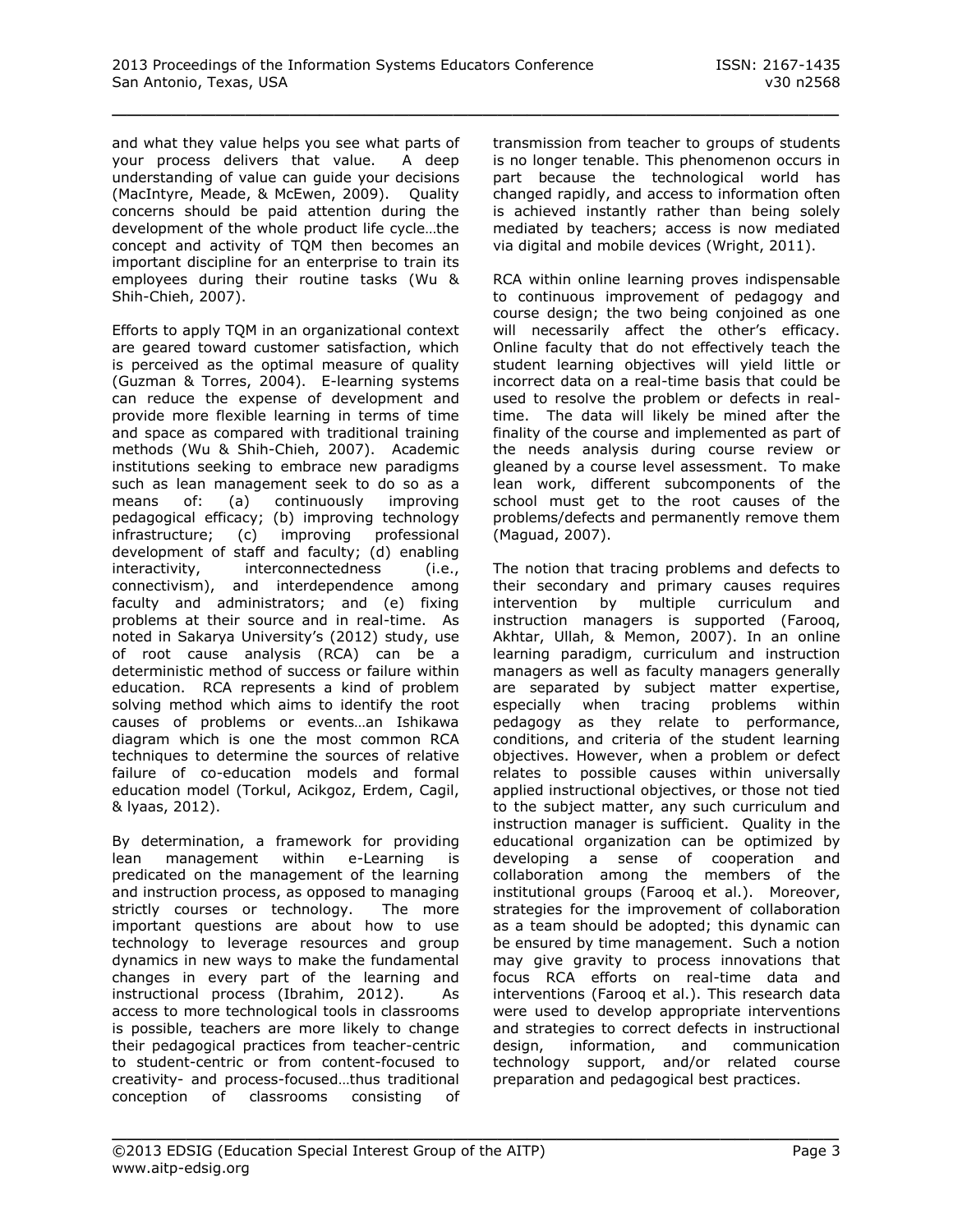Rationales for relativistic failure posit that student basis problems, faculty basis problems, as well process based problems exist (Torkul et al., 2011). Cognitive factors such as time management and low scores in university qualification exams correlate to faculty based problems such as inadequate support of time management or lack of process. All can be traced and rooted at their efficient cause using an Ishikawa Diagram. Ishikawa diagramming has proven a highly effective problem solving method aimed at identifying the root causes of defects within pedagogical events (Torkul et al., 2011).

Moreover, Ishikawa diagramming provides administrators and faculty with an initial categorizing of quality assurance (QA) problems and separates them out into several areas of process. A lead faculty member or administrator is able to choose and subscribe individually to the need by applying a real time intervention. The root cause data is noted on an errata sheet for faculty and managers to reference during a problem or defect in process to find the appropriate solution, thus demonstrating an implementation of TQM. An individual problem/defect is identified and recorded by a lead faculty member or administrator and is fed into the head of an Ishikawa (fishbone) diagram. A collaborative learning process represented as Ishikawa diagrams can provide faculty and staff with rapid guidance in searching for required assistance when they meet quality-related problems or defects in pedagogy and process (Wu & Shih-Chieh, 2007).

#### **3. METHODOLOGY**

GMC's Online Campus enrollments currently exceed 300 fully online students and more than 800 face-to-face students, each of who take at least one or more courses online. At present 75 distinct courses are offered in 14 lower division undergraduate associate degree programs. As a result of such rapid growth, GMC's Online Campus maintains a growing need for continuous quality enhancement in course development and instruction. Academic curriculum and instruction managers, known internally as *team leaders*, followed a structured approach based on needs analysis and human performance technology rooted in lean management techniques.

The approach incorporated regression analysis of data via Ishikawa diagramming techniques, with findings relayed to the Director of Online Education and the instructional design department. All course defect-problem analysis involved lean manufacturing best practices, techniques, and collaboration, which when synthesized effectively sustained and improved the quality of the online student learning experience. In sum, the approach achieved efficacy via course review, development, change in pedagogy, and improved technical support.

For this study, the authors prepared a checklist of items grouped into domains to serve as a rubric for identifying, analyzing, evaluating, and recording data, and to provide real time solutions to defects in six domains: (i) technology; (ii) management; (iii) best practices in online pedagogy; (iv) pre-term checklist process; (v) course content; and (vi) course design. Team leaders used this rubric in the collection of data. The checklist also accounted for three timelines in a linear and connected sequential order: before and during academic week 1; academic weeks 2-7; and (final exam) academic week 8. One example checklist item for each domain involved the following determinations: (i) Does the course shell in the learning management system, including all embedded HTML, experience problems rendering in specific (i.e., IE, Safari, Firefox, and Chrome) Web browsers? – *Technology*; (ii) Is the faculty member complaining of a general lack of support or assistance from academic administration? - *Management*; (iii) Is the faculty member engaging students and content in all discussion forums minimally five out of seven days per week, including one weekend? – *Best Practices in online pedagogy*; (iv) Does a random check of the faculty member's class indicate it is properly prepared to go live with a welcome message, relevant announcements, Turnitin™ configuration if needed, calendar, weekly assignments, and active student view, etc.? – *Pre-term checklist process*; (v) Is course content missing in accordance with and support of student learning objectives (e.g., in the syllabus, course calendar states learning objective week 1, but objective and related content is missing in the course shell); and (vi) Are assessments of learning objectives incorrectly or not aligned with measured learning objectives? – *Course design defects.*

In this study, team leaders were assigned to new faculty members based on subject matter expertise, almost ubiquitously. As determined by the academic leadership and prior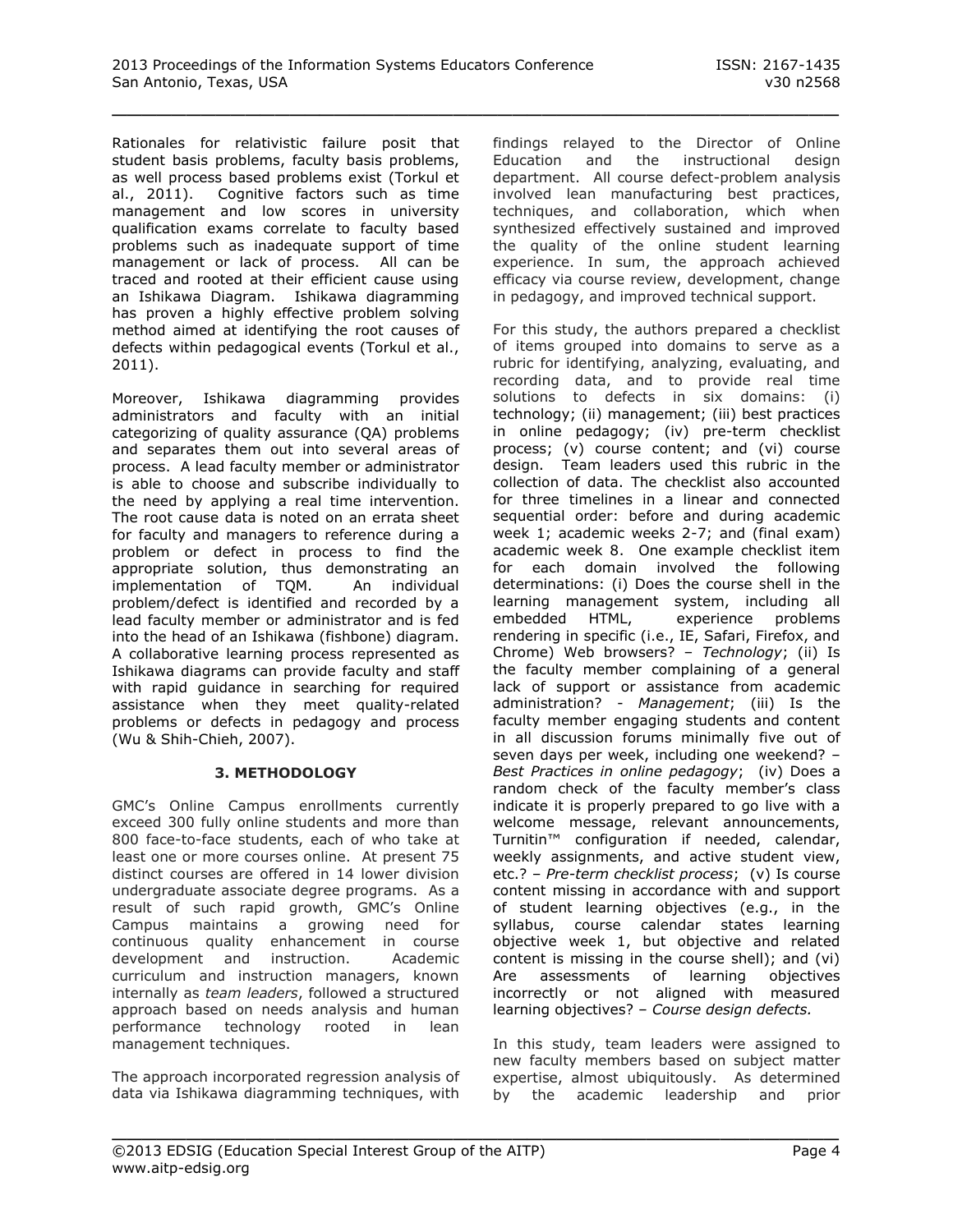experiences with course defects, this study examined only courses taught by new faculty members, the population most likely to result in incidences of course errors and defects. Team leaders were provided access to each new faculty member's course so as to apply the checklist in the collection of data. Data were collected by team leaders via visual observation and inspection of the live course shells. Using a lean management regression analysis technique, team leaders fed listed each observed defect at the head of a fishbone diagram, and working backwards then analyzed all apparent causeeffect possibilities of the defect until the regression analysis led to the most probable root cause(s). The cause(s) of each defect were individually assessed against the rubric to determine alignment with one of the six domains and until no more cause(s) were observable.

The ultimate regressed cause was determined to be the primary root cause and was recorded along with ensuing causes noted in the aligned domain path of the Ishikawa Diagram. Secondary and tertiary causes were not always in the same domain path. Based on root cause analysis and outside of real-time interventions, team leaders digitally transferred required course defect corrections noted in the fishbone diagram to an errata sheet. The errata sheet was submitted to the appropriate individual or group of individuals (i.e., instructional designer, academic administrator, etc.) so the defects could be corrected in the master course shell, best practice defects and student learning objective defects, and other domain defects would be considered and corrected in the course review and development process.

Data were collected on defects such as broken hyperlinks; grammar, syntax, and spelling errors in course content and design; technical support process bottlenecks; problems in pedagogical efficacy, missing grades, untimely responses to students, and improper online netiquette. The data was collected from January 4, 2013 until March 19, 2013 (i.e., the online campus winter term 2013).

# **4. ANALYSIS AND DISCUSSION**

Of all defects noted in this study, one best illustrates the use of Ishikawa diagramming, as a lean management technique, in online learning environments for improvement of instructional design, course development, and pedagogical efficacy. Figure 1 illustrates the Ishikawa

diagramming techniques applied to a noted defect involving broken hyperlinks.



Comment Details: ENG201 v1.1 WK 1 - The Epic of Gilgamesh - An Animation Video link broken Added correct link: http://www.youtube.com/watch?v=qOrfrHys8g8

#### **Figure 1: Ishikawa Fishbone Diagram**

In concert with the study methodology, data led to notation of broken hyperlinks as an "effect". Using the rubric domains to analyze causes related to this effect, regression analysis revealed the following secondary and primary causes: (i) a secondary cause - incomplete execution of pedagogical best practices as part of the pre-term checklist domain; (ii) secondary cause - the link (URL) became inactive as part of the technology domain; and (iii) the efficient cause rooted in the external website which hosts the link not working properly. The perceived notion that the faculty member failed to execute a pre-term checklist action item was evinced not to be the case as the external host became nonoperational after the term began. Without a thoroughgoing regression analysis, a likely scenario involves a bottleneck within process whereby the faculty member failed to meet a best practice and additional professional development may be indicated. As such, the faculty member was spared course interruptions related to the issue and management time was better spent by resolving the issue at its source in real-time, thus positively impacting future courses replicated from this shell. The Ishikawa Diagram (Figure 1) in this instance provided all data needed to procure the live course shell and created demand for a needs analysis and review of ENG 201 by the instructional design staff. Moreover, this event compelled the instructional design staff and others within academic affairs to streamline more efficient processes for continuous improvement within all online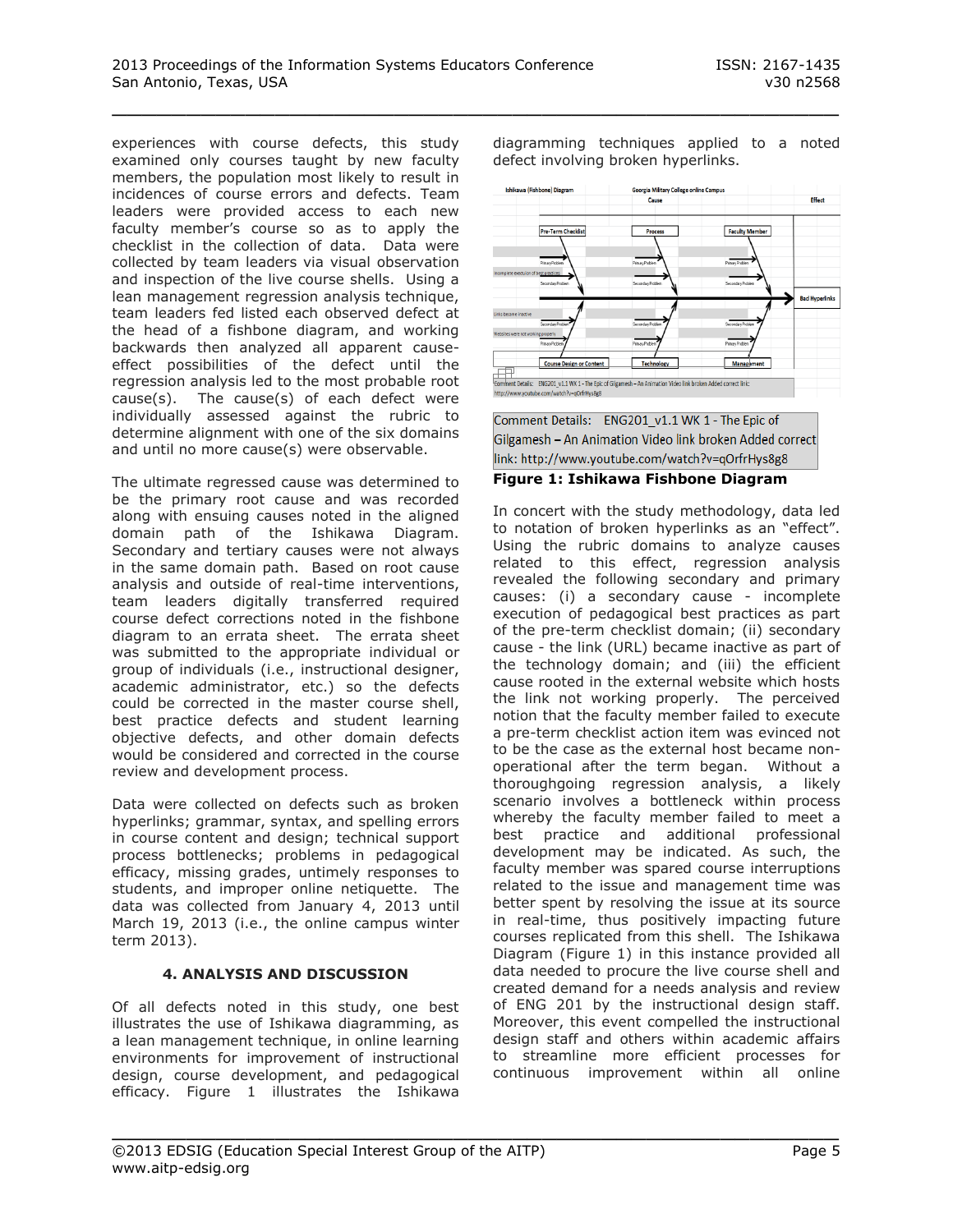courses, as many other courses were found to contain the same issue.

Regression analysis via Ishikawa diagramming represents an effective approach as a result of the complexity of e-Learning environments and the conditions, technologies, processes, and individuals involved. An ambiguous or nonsystemic analysis of an online course could prove less effective as such an approach would be non-deterministic of primary and secondary causes. Thus, a systemic approach, such as Ishikawa fishbone diagramming, reveals specific cause-effect relationships to provide for continuous improvement, TQM, and QA of online learning. Additional value regarding data collected related to instructor pedagogical efficacy was used to advocate and promote the creation of a center for teaching excellence within the online campus and apply professional development needs through continuous improvement, as well as a revision of two online instructor training courses: PD 101 and PD 150. To conclude the study, a summative evaluation of the course was conducted and results from this approach were shared with all online campus faculties and staff as well IT senior leadership.

# **5. FINDINGS AND CONCLUSIONS**

As a result of interventions related to Ishikawa diagramming via lean management methods of regression analysis, the GMC Online Campus subsequently experienced the following improvements: (i) a significant decrease in the number of student complaints; (ii) significant decrease in email traffic to the faculty manager and other academic administrators from adjunct faculty in regard to issues and requested assistance with online pedagogy; (iii) significant increase in the sum of identified course design defects, technology defects within the LMS, the existing service delivery model, and IT governance functional areas in support of the end users; and (iv) resolution in real-time of hundreds of problematic scenarios and defects within live courses.

A successful continuation of the study would involve two initiatives: (i) identify and discriminate between the problems/defects discovered via lean management techniques with those that occur normally under the traditional course review schedule, and (ii) discern whether the real-time interventions were necessary for the integrity of the online course

pedagogy or if the interventions were merely a redundancy to an existing process of course development and review. For replication purposes the translation of lean management techniques via regression analysis may involve assistance from an instructional design staff or expertise from a center for teaching excellence. Involvement from these organizational components could serve to advance this study and improve the rubric assessment questions used in the regression analysis.

Based on findings in the study, the authors concluded that the impact of using lean management techniques within online learning, instruction, development, and review improves efficacy and quality within each of these respective areas, and also significantly reduces defects. Cause-effect analysis applied to an online learning environment via lean management techniques, such as Ishikawa diagramming, improves learner satisfaction and evinces that more than quality implementations of applied technologies are necessary to support vibrant and healthy online pedagogy.

The application of lean management techniques within online learning demonstrates that senior management must support and understand the importance of instructional design, and likewise must the instructional designers provide insight, support, design, and review competently. Applying lean management principles to online learning to achieve root causes through regression analysis via diagramming can provide determinations for areas of improved understanding of e-Learning environments. Moreover, senior academic management are informed if there exist bottlenecks within instructional design operational process or lack of due diligence within normal online course maintenance tasks and duties.

# **6. REFERENCES**

- Farooq, M.S., Akhtar, M.S., Ullah, S., & Memon, R.A. (2007). Publishing in JQTM. *Journal of Quality and Technology Management*, 87-97.
- Guzman, A., & Torres, J. (2004). The University of Santo Tomas viewed from the lens of total quality management: Implications to total quality education. A*sia Pacific Education Review*. Retrieved April 20, 2013 from www.eric.ed.gov